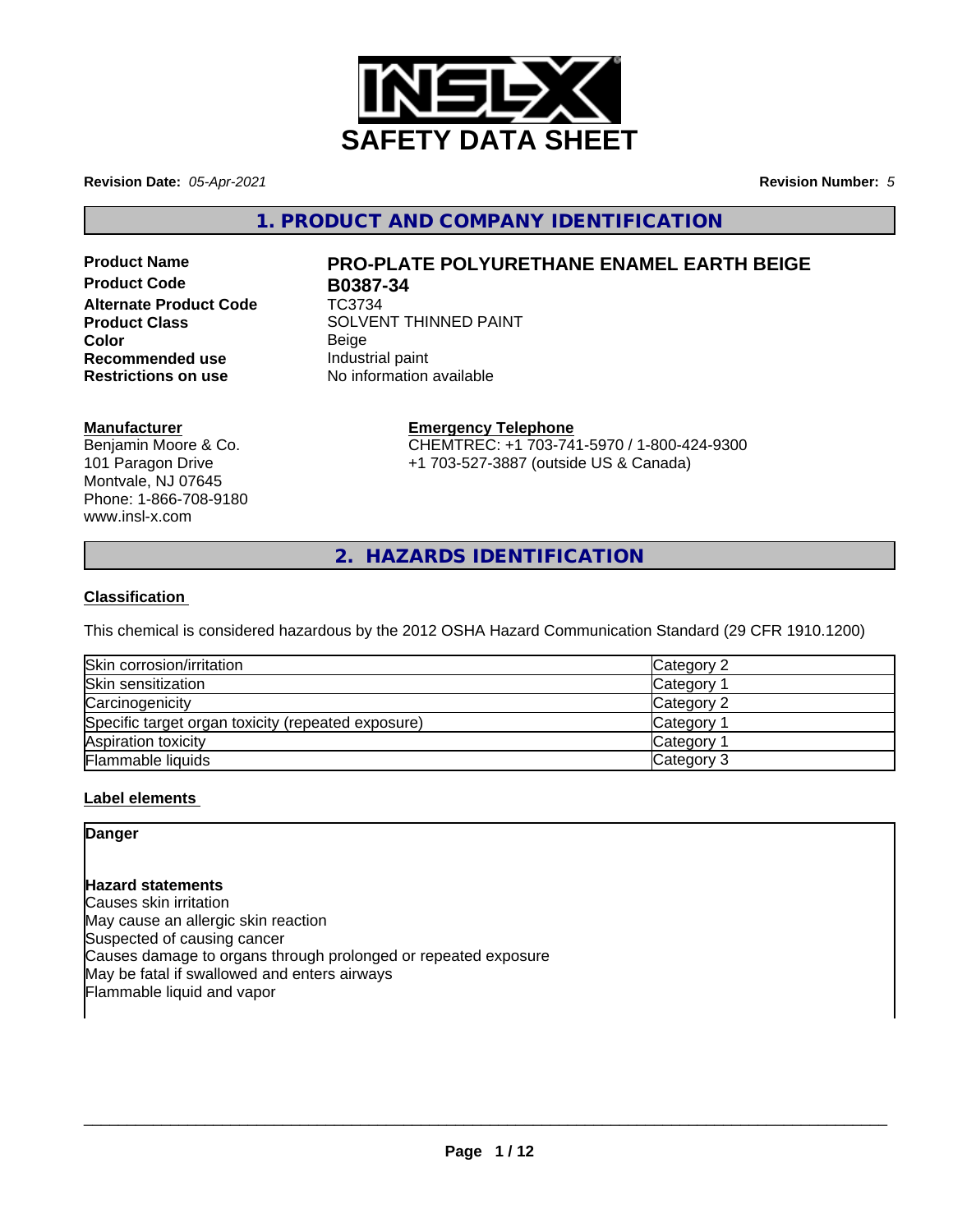## \_\_\_\_\_\_\_\_\_\_\_\_\_\_\_\_\_\_\_\_\_\_\_\_\_\_\_\_\_\_\_\_\_\_\_\_\_\_\_\_\_\_\_\_\_\_\_\_\_\_\_\_\_\_\_\_\_\_\_\_\_\_\_\_\_\_\_\_\_\_\_\_\_\_\_\_\_\_\_\_\_\_\_\_\_\_\_\_\_\_\_\_\_ B0387-34 - **PRO-PLATE POLYURETHANE ENAMEL EARTH BEIGE**



**Appearance** liquid

**Odor** solvent

#### **Precautionary Statements - Prevention**

Obtain special instructions before use Do not handle until all safety precautions have been read and understood Use personal protective equipment as required Wash face, hands and any exposed skin thoroughly after handling Contaminated work clothing should not be allowed out of the workplace Wear protective gloves Do not breathe dust/fume/gas/mist/vapors/spray Do not eat, drink or smoke when using this product Keep away from heat, hot surfaces, sparks, open flames and other ignition sources. No smoking Keep container tightly closed Ground/bond container and receiving equipment Use explosion-proof electrical/ventilating/lighting/equipment Use only non-sparking tools Take precautionary measures against static discharge

#### **Precautionary Statements - Response**

IF exposed or concerned: Get medical advice/attention **Skin** If skin irritation or rash occurs: Get medical advice/attention

IF ON SKIN (or hair): Remove/Take off immediately all contaminated clothing. Rinse skin with water/shower Wash contaminated clothing before reuse

#### **Ingestion**

IF SWALLOWED: Immediately call a POISON CENTER or doctor/physician

Do NOT induce vomiting

#### **Fire**

In case of fire: Use CO2, dry chemical, or foam for extinction

#### **Precautionary Statements - Storage**

Store locked up Store in a well-ventilated place. Keep cool

#### **Precautionary Statements - Disposal**

Dispose of contents/container to an approved waste disposal plant

#### **Hazards not otherwise classified (HNOC)**

Rags, steel wool or waste soaked with this product may spontaneously catch fire if improperly discarded

#### **Other information**

No information available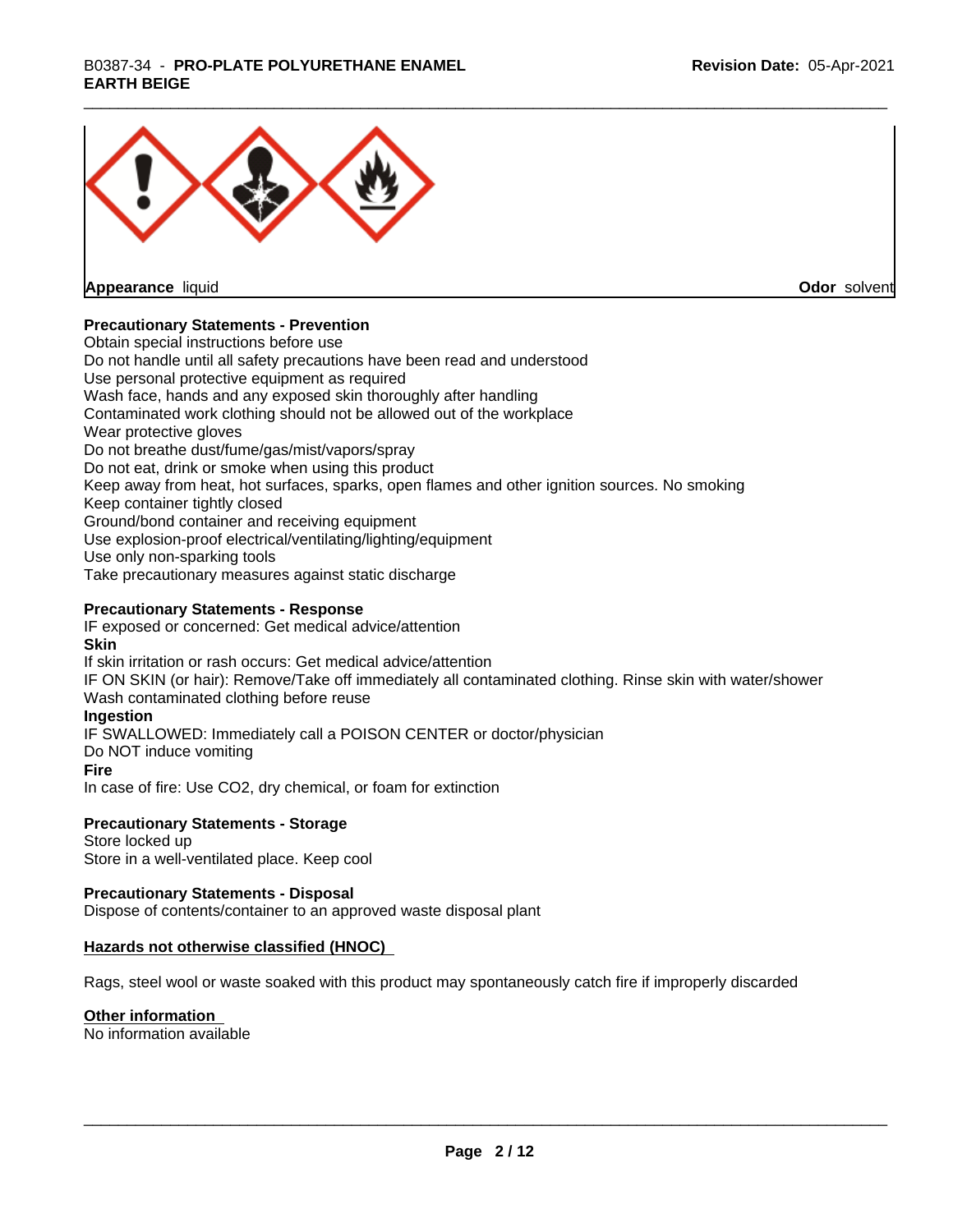**CAUTION:** All floor coatings may become slippery when wet. Where non-skid characteristics are desired, use an appropriate anti-slip aggregate.

## **3. COMPOSITION/INFORMATION ON INGREDIENTS**

| <b>Chemical name</b>                       | <b>CAS No.</b> | Weight-%    |
|--------------------------------------------|----------------|-------------|
| Limestone                                  | 1317-65-3      | $15 - 20$   |
| Titanium dioxide                           | 13463-67-7     | $10 - 15$   |
| Distillates, petroleum, hydrotreated light | 64742-47-8     | $10 - 15$   |
| Stoddard solvent                           | 8052-41-3      | $10 - 15$   |
| Methyl ethyl ketoxime                      | $96 - 29 - 7$  | $0.1 - 0.5$ |
| Fatty acids, C9-13-neo-, cobalt salts      | 68955-83-9     | $0.1 - 0.5$ |
| Cobalt neodecanoate                        | 27253-31-2     | $0.1 - 0.5$ |
| Ethyl benzene                              | $100 - 41 - 4$ | $0.1 - 0.5$ |

## **4. FIRST AID MEASURES**

| <b>General Advice</b>                            | If symptoms persist, call a physician. Show this safety data sheet to the doctor in<br>attendance.                                                                                                                                  |
|--------------------------------------------------|-------------------------------------------------------------------------------------------------------------------------------------------------------------------------------------------------------------------------------------|
| <b>Eye Contact</b>                               | Immediately flush with plenty of water. After initial flushing, remove any contact<br>lenses and continue flushing for at least 15 minutes. Keep eye wide open while<br>rinsing. If symptoms persist, call a physician.             |
| <b>Skin Contact</b>                              | Wash off immediately with soap and plenty of water while removing all<br>contaminated clothes and shoes. If skin irritation persists, call a physician. Wash<br>clothing before reuse. Destroy contaminated articles such as shoes. |
| <b>Inhalation</b>                                | Move to fresh air. If symptoms persist, call a physician.<br>If not breathing, give artificial respiration. Call a physician immediately.                                                                                           |
| Ingestion                                        | Clean mouth with water and afterwards drink plenty of water. Do not induce<br>vomiting without medical advice. Never give anything by mouth to an unconscious<br>person. Consult a physician.                                       |
| <b>Protection Of First-Aiders</b>                | Use personal protective equipment.                                                                                                                                                                                                  |
| <b>Most Important</b><br><b>Symptoms/Effects</b> | May cause allergic skin reaction.                                                                                                                                                                                                   |
| <b>Notes To Physician</b>                        | Treat symptomatically.                                                                                                                                                                                                              |

**5. FIRE-FIGHTING MEASURES**

| <b>Suitable Extinguishing Media</b>                                                                           | Foam, dry powder or water. Use extinguishing measures<br>that are appropriate to local circumstances and the<br>surrounding environment. |
|---------------------------------------------------------------------------------------------------------------|------------------------------------------------------------------------------------------------------------------------------------------|
| Protective equipment and precautions for firefighters As in any fire, wear self-contained breathing apparatus | pressure-demand, MSHA/NIOSH (approved or equivalent)<br>and full protective gear.                                                        |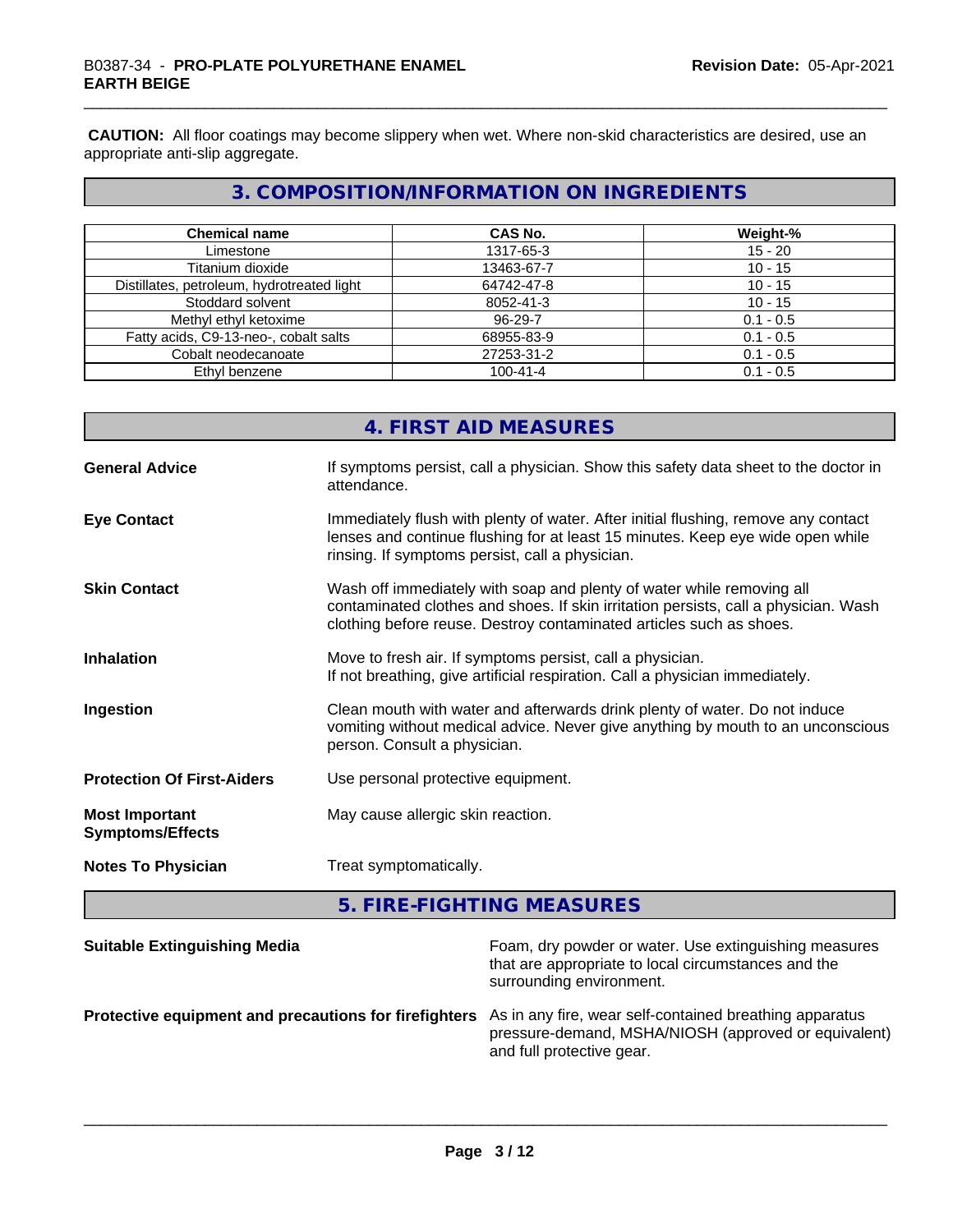| <b>Specific Hazards Arising From The Chemical</b>                                | Combustible material. Closed containers may rupture if<br>exposed to fire or extreme heat. Keep product and empty<br>container away from heat and sources of ignition. Thermal<br>decomposition can lead to release of irritating gases and<br>vapors. |
|----------------------------------------------------------------------------------|--------------------------------------------------------------------------------------------------------------------------------------------------------------------------------------------------------------------------------------------------------|
| <b>Sensitivity to mechanical impact</b>                                          | No                                                                                                                                                                                                                                                     |
| Sensitivity to static discharge                                                  | Yes                                                                                                                                                                                                                                                    |
| <b>Flash Point Data</b><br>Flash point (°F)<br>Flash Point (°C)<br><b>Method</b> | 106<br>41<br><b>PMCC</b>                                                                                                                                                                                                                               |
| <b>Flammability Limits In Air</b>                                                |                                                                                                                                                                                                                                                        |
| Lower flammability limit:<br><b>Upper flammability limit:</b>                    | Not available<br>Not available                                                                                                                                                                                                                         |
| <b>NFPA</b><br>Health: 1<br><b>Flammability: 2</b>                               | <b>Instability: 0</b><br><b>Special: Not Applicable</b>                                                                                                                                                                                                |
| <b>NFPA Legend</b><br>0 - Not Hazardous<br>$\overline{A}$ Clientales             |                                                                                                                                                                                                                                                        |

- 1 Slightly
- 2 Moderate
- 3 High
- 4 Severe

*The ratings assigned are only suggested ratings, the contractor/employer has ultimate responsibilities for NFPA ratings where this system is used.*

*Additional information regarding the NFPA rating system is available from the National Fire Protection Agency (NFPA) at www.nfpa.org.*

|                                  | 6. ACCIDENTAL RELEASE MEASURES                                                                                                                                                                                                                                                                             |
|----------------------------------|------------------------------------------------------------------------------------------------------------------------------------------------------------------------------------------------------------------------------------------------------------------------------------------------------------|
| <b>Personal Precautions</b>      | Use personal protective equipment. Remove all sources of ignition.                                                                                                                                                                                                                                         |
| <b>Other Information</b>         | Prevent further leakage or spillage if safe to do so. Do not allow material to<br>contaminate ground water system. Prevent product from entering drains. Do not<br>flush into surface water or sanitary sewer system. Local authorities should be<br>advised if significant spillages cannot be contained. |
| <b>Environmental precautions</b> | See Section 12 for additional Ecological Information.                                                                                                                                                                                                                                                      |
| <b>Methods for Cleaning Up</b>   | Dam up. Soak up with inert absorbent material. Pick up and transfer to properly<br>labeled containers. Clean contaminated surface thoroughly.                                                                                                                                                              |
|                                  | 7. HANDLING AND STORAGE                                                                                                                                                                                                                                                                                    |
|                                  |                                                                                                                                                                                                                                                                                                            |

Handling **Handling** Use only in area provided with appropriate exhaust ventilation. Do not breathe vapors or spray mist. Wear personal protective equipment. Take precautionary measures against static discharges. To avoid ignition of vapors by static electricity discharge, all metal parts of the equipment must be grounded. Keep away from open flames, hot surfaces and sources of ignition.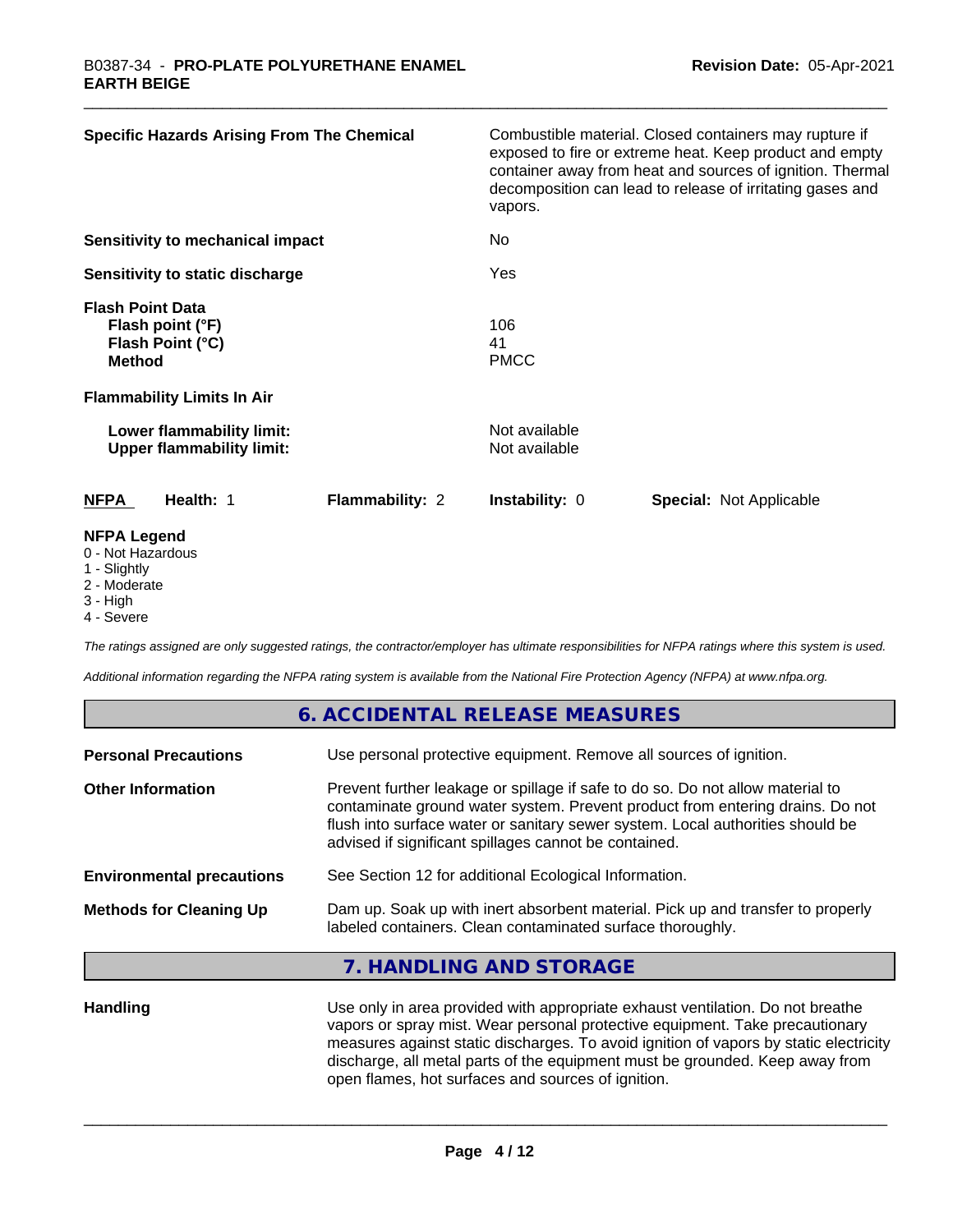| <b>Storage</b> | Keep containers tightly closed in a dry, cool and well-ventilated place. Keep away<br>from heat. Keep away from open flames, hot surfaces and sources of ignition.<br>Keep in properly labeled containers. Keep out of the reach of children. |
|----------------|-----------------------------------------------------------------------------------------------------------------------------------------------------------------------------------------------------------------------------------------------|
|                | <b>DANGER</b> - Rags, steel wool or waste soaked with this product may<br>spontaneously catch fire if improperly discarded. Immediately after use, place<br>rags, steel wool or waste in a sealed water-filled metal container.               |

**Incompatible Materials Incompatible with strong acids and bases and strong oxidizing agents.** 

#### **8. EXPOSURE CONTROLS / PERSONAL PROTECTION**

#### **Exposure Limits**

| <b>Chemical name</b> | <b>ACGIH TLV</b>         | <b>OSHA PEL</b>              |
|----------------------|--------------------------|------------------------------|
| Limestone            | N/E                      | 15 mg/m <sup>3</sup> - TWA   |
|                      |                          | $5 \text{ mg/m}^3$ - TWA     |
| Titanium dioxide     | TWA: $10 \text{ mg/m}^3$ | 15 mg/m $3$ - TWA            |
| Stoddard solvent     | TWA: 100 ppm             | 500 ppm - TWA                |
|                      |                          | 2900 mg/m <sup>3</sup> - TWA |
| Ethyl benzene        | TWA: 20 ppm              | 100 ppm - $TWA$              |
|                      |                          | 435 mg/m <sup>3</sup> - TWA  |

#### **Legend**

ACGIH - American Conference of Governmental Industrial Hygienists Exposure Limits OSHA - Occupational Safety & Health Administration Exposure Limits N/E - Not Established

**Engineering Measures** Ensure adequate ventilation, especially in confined areas.

#### **Personal Protective Equipment**

| <b>Eye/Face Protection</b>    | Safety glasses with side-shields. If splashes are likely to occur, wear: Tightly fitting<br>safety goggles                                                                                                                                                                                                                   |
|-------------------------------|------------------------------------------------------------------------------------------------------------------------------------------------------------------------------------------------------------------------------------------------------------------------------------------------------------------------------|
| <b>Skin Protection</b>        | Long sleeved clothing. Protective gloves.                                                                                                                                                                                                                                                                                    |
| <b>Respiratory Protection</b> | In operations where exposure limits are exceeded, use a NIOSH approved<br>respirator that has been selected by a technically qualified person for the specific<br>work conditions. When spraying the product or applying in confined areas, wear a<br>NIOSH approved respirator specified for paint spray or organic vapors. |
| <b>Hygiene Measures</b>       | Avoid contact with skin, eyes and clothing. Remove and wash contaminated<br>clothing before re-use. Wash thoroughly after handling. When using do not eat,<br>drink or smoke.                                                                                                                                                |

## **9. PHYSICAL AND CHEMICAL PROPERTIES**

**Appearance** liquid **Density (lbs/gal)** 9.95 - 10.05 **Specific Gravity** 1.19 - 1.21

**Odor** solvent **Odor Threshold** No information available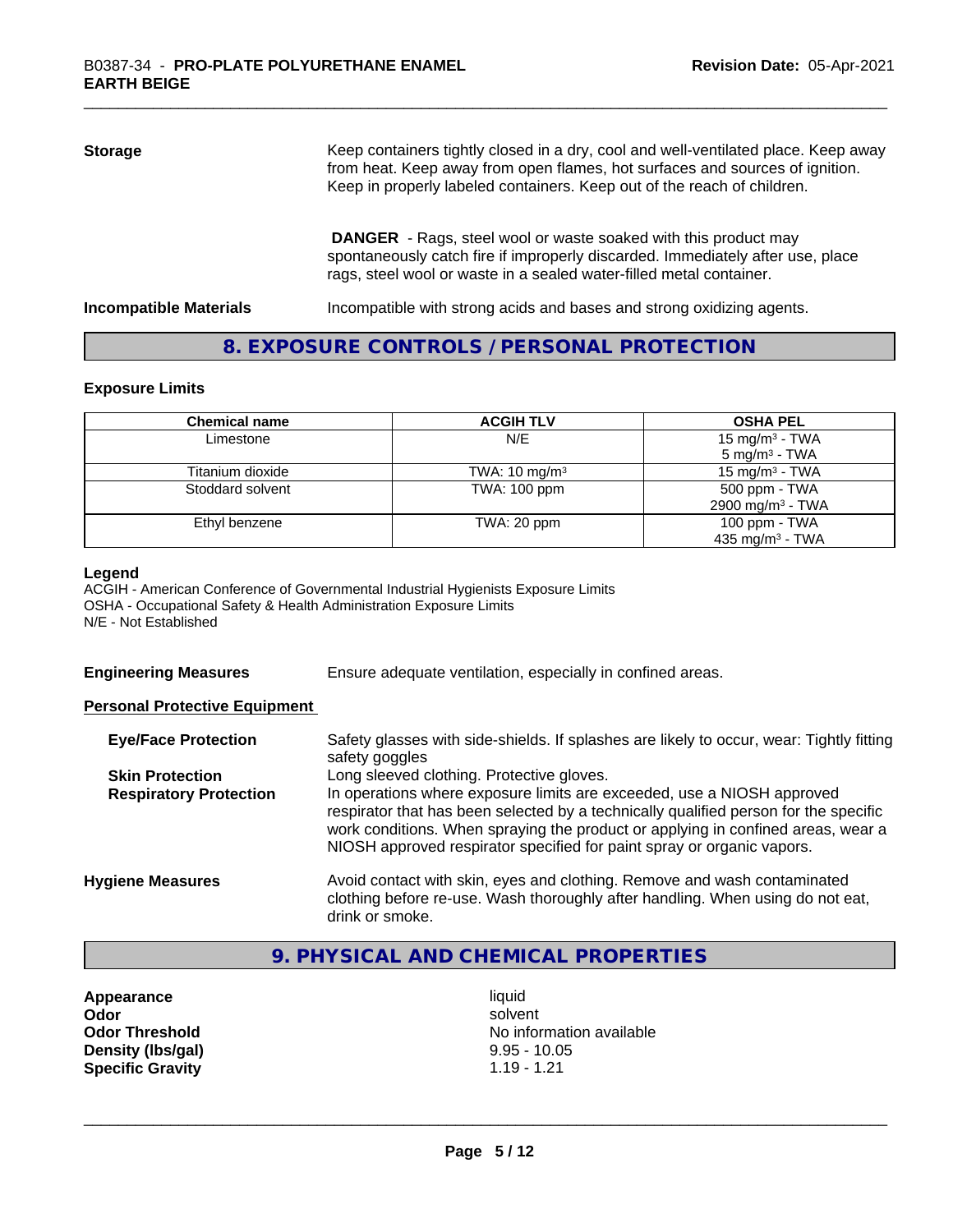**Viscosity (cps)** <br> **Viscosity (cps)** No information available<br>
No information available<br>
No information available **Water solubility**<br> **Evaporation Rate**<br> **Evaporation Rate**<br> **Evaporation Rate Vapor pressure** No information available **Vapor density No information available No information available Wt. % Solids** 60 - 70<br> **Vol. % Solids** 60 - 70<br> **Vol. % Solids** 65 **Vol. % Solids Wt.** % Volatiles 30 - 40 **Vol. % Volatiles** 45 - 55 **VOC Regulatory Limit (g/L)** <340 **Boiling Point (°F)** 212 **Boiling Point (°C)**<br>Freezing point (°F) **Freezing Point (°C)** No information available **Flash point (°F)** 106 **Flash Point (°C)** 41 **Method** PMCC **Flammability (solid, gas)** Not applicable **Upper flammability limit:** No information available **Lower flammability limit:** No information available **Autoignition Temperature (°F)** No information available **Autoignition Temperature (°C)** No information available **Decomposition Temperature (°F)**<br> **Decomposition Temperature (°C)** No information available<br>
No information available **Decomposition Temperature (°C)**<br>Partition coefficient

**pH**<br>
Viscosity (cps) The Contract of the Contract of No information available<br>
No information available **Solubility(ies)** No information available **Evaporation Rate** No information available **No information available No information available** 

## **10. STABILITY AND REACTIVITY**

| <b>Reactivity</b>                         | Not Applicable                                                                           |
|-------------------------------------------|------------------------------------------------------------------------------------------|
| <b>Chemical Stability</b>                 | Stable under normal conditions. Hazardous polymerisation<br>does not occur.              |
| <b>Conditions to avoid</b>                | Keep away from open flames, hot surfaces, static<br>electricity and sources of ignition. |
| <b>Incompatible Materials</b>             | Incompatible with strong acids and bases and strong<br>oxidizing agents.                 |
| <b>Hazardous Decomposition Products</b>   | Thermal decomposition can lead to release of irritating<br>gases and vapors.             |
| <b>Possibility of hazardous reactions</b> | None under normal conditions of use.                                                     |

### **11. TOXICOLOGICAL INFORMATION**

**Product Information**

**Information on likely routes of exposure**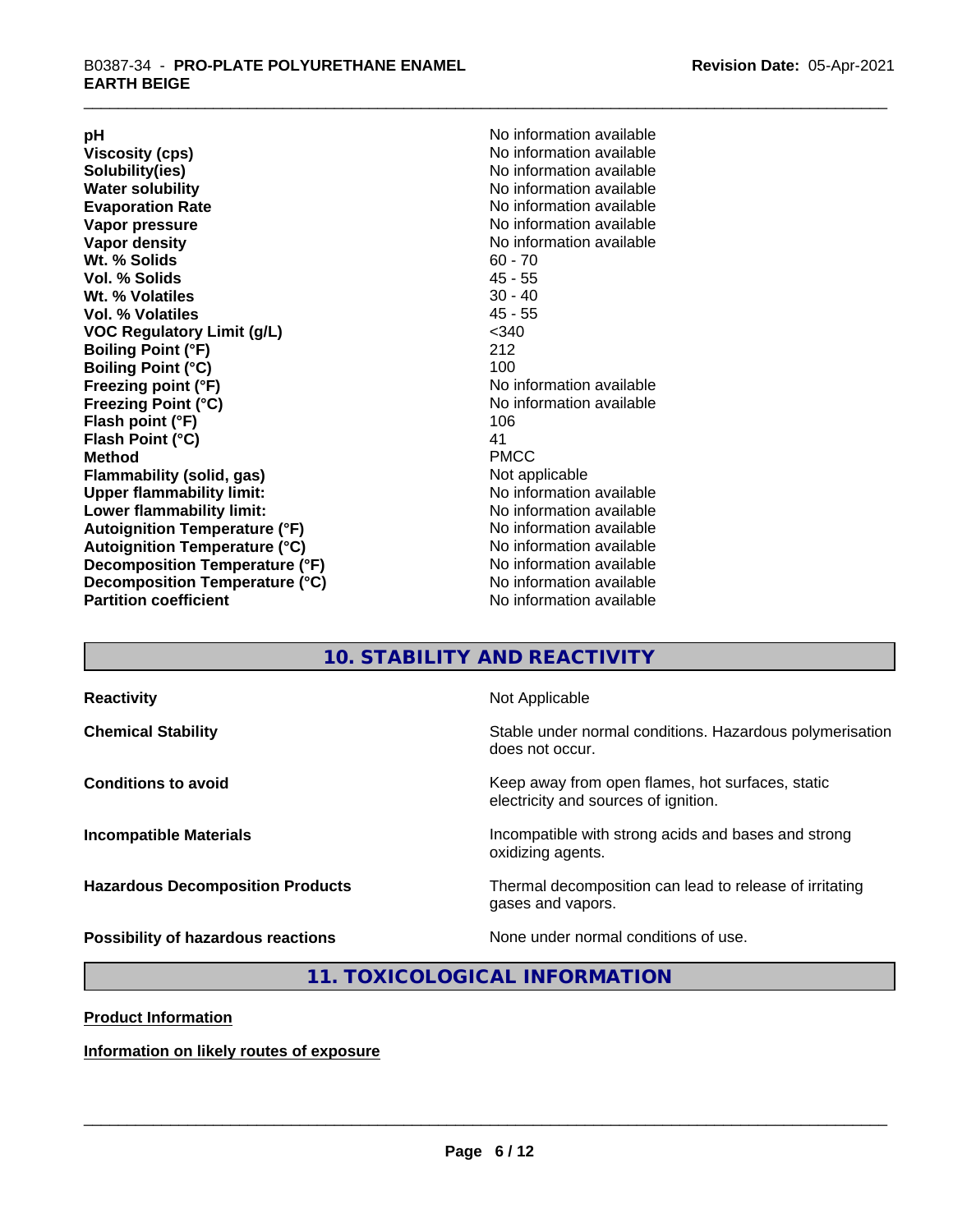| <b>Principal Routes of Exposure</b> | Eye contact, skin contact and inhalation.                                                                                                                                                                                            |
|-------------------------------------|--------------------------------------------------------------------------------------------------------------------------------------------------------------------------------------------------------------------------------------|
| <b>Acute Toxicity</b>               |                                                                                                                                                                                                                                      |
| <b>Product Information</b>          | Repeated or prolonged exposure to organic solvents may lead to permanent brain<br>and nervous system damage. Intentional misuse by deliberately concentrating and<br>inhaling vapors may be harmful or fatal.                        |
|                                     | Symptoms related to the physical, chemical and toxicological characteristics                                                                                                                                                         |
| <b>Symptoms</b>                     | No information available.                                                                                                                                                                                                            |
|                                     | Delayed and immediate effects as well as chronic effects from short and long-term exposure                                                                                                                                           |
| Eye contact<br><b>Skin contact</b>  | Contact with eyes may cause irritation.<br>May cause skin irritation and/or dermatitis. Prolonged skin contact may defat the<br>skin and produce dermatitis.                                                                         |
| Ingestion                           | Ingestion may cause irritation to mucous membranes. Small amounts of this<br>product aspirated into the respiratory system during ingestion or vomiting may<br>cause mild to severe pulmonary injury, possibly progressing to death. |
| <b>Inhalation</b>                   | High vapor / aerosol concentrations are irritating to the eyes, nose, throat and<br>lungs and may cause headaches, dizziness, drowsiness, unconsciousness, and<br>other central nervous system effects.                              |
| <b>Sensitization</b>                | May cause an allergic skin reaction.                                                                                                                                                                                                 |
| <b>Neurological Effects</b>         | No information available.                                                                                                                                                                                                            |
| <b>Mutagenic Effects</b>            | No information available.                                                                                                                                                                                                            |
| <b>Reproductive Effects</b>         | No information available.                                                                                                                                                                                                            |
| <b>Developmental Effects</b>        | No information available.                                                                                                                                                                                                            |
| <b>Target organ effects</b>         | No information available.                                                                                                                                                                                                            |
| <b>STOT - repeated exposure</b>     | No information available.                                                                                                                                                                                                            |
| <b>STOT - single exposure</b>       | No information available.                                                                                                                                                                                                            |
| Other adverse effects               | No information available.                                                                                                                                                                                                            |
| <b>Aspiration Hazard</b>            | May be harmful if swallowed and enters airways. Small amounts of this product<br>aspirated into the respiratory system during ingestion or vomiting may cause mild<br>to severe pulmonary injury, possibly progressing to death.     |

#### **Numerical measures of toxicity**

### **The following values are calculated based on chapter 3.1 of the GHS document**

| <b>ATEmix (oral)</b>   | 85112 mg/kg |
|------------------------|-------------|
| <b>ATEmix (dermal)</b> | 26725 mg/kg |

### **Component Information**

| Chemical name                                               | Oral LD50             | Dermal LD50                | Inhalation LC50         |
|-------------------------------------------------------------|-----------------------|----------------------------|-------------------------|
| Titanium dioxide<br>13463-67-7                              | $> 10000$ mg/kg (Rat) |                            |                         |
| Distillates, petroleum, hydrotreated<br>light<br>64742-47-8 | $>$ 5000 mg/kg (Rat)  | $>$ 2000 mg/kg (Rabbit)    | $> 5.2$ mg/L (Rat) 4 h  |
| Methyl ethyl ketoxime<br>96-29-7                            | $= 930$ mg/kg (Rat)   | 1000 - 1800 mg/kg (Rabbit) | $> 4.83$ mg/L (Rat) 4 h |
| Cobalt neodecanoate<br>27253-31-2                           |                       | 2500 mg/kg                 |                         |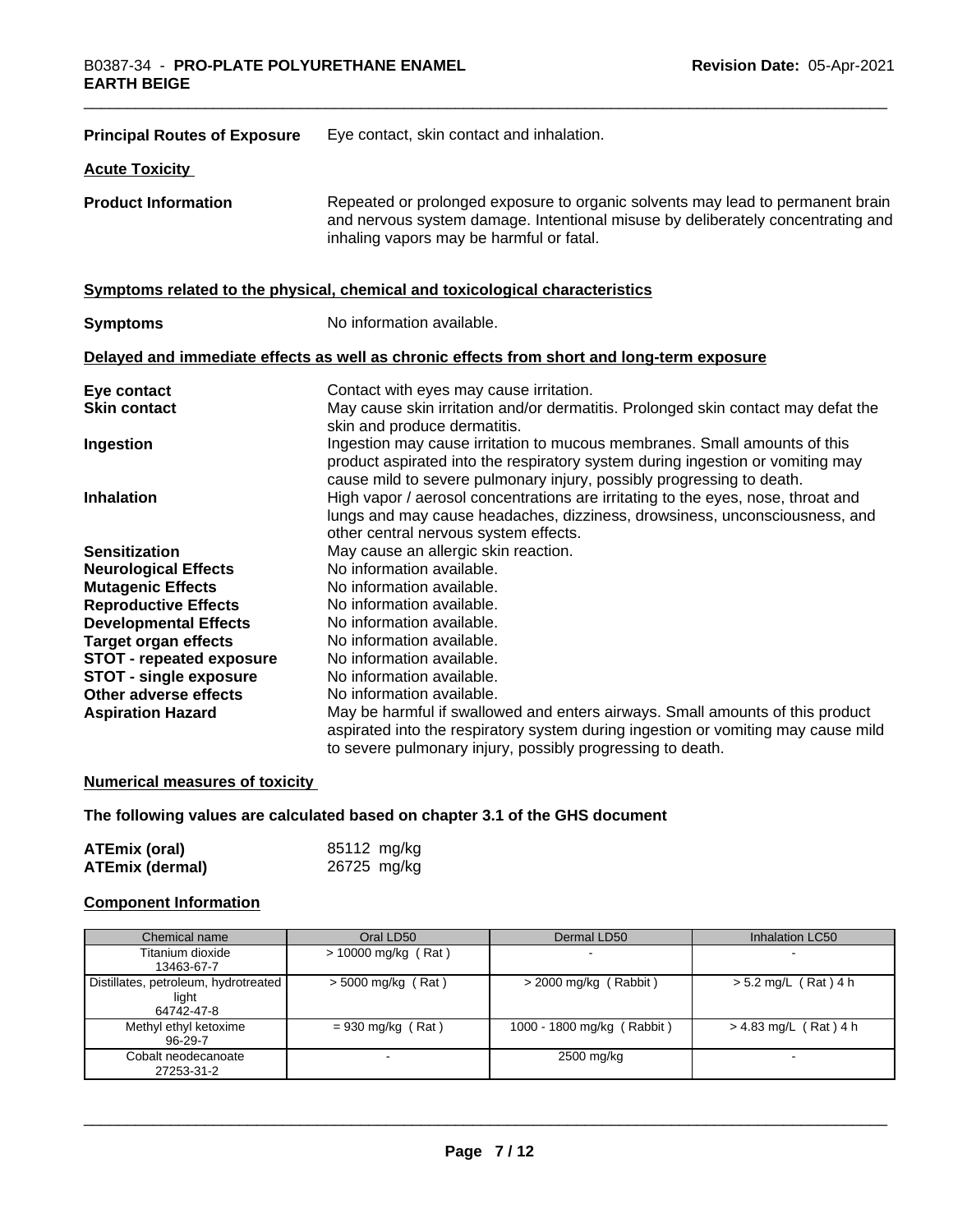| Ethyl benzene<br>100-41-4 | 0.500<br>Rat<br>⊧ma/kc<br>- SSUU | Rabbit<br>5400.<br>J0 ma/ka<br>$\overline{\phantom{0}}$<br>- | Rat<br>ma/L<br>-<br>-<br>. . |
|---------------------------|----------------------------------|--------------------------------------------------------------|------------------------------|

#### **Chronic Toxicity**

#### **Carcinogenicity**

*The information below indicateswhether each agency has listed any ingredient as a carcinogen:.*

| Chemical name                         | <b>IARC</b>         | <b>NTP</b>        | <b>OSHA</b> |
|---------------------------------------|---------------------|-------------------|-------------|
|                                       | 2B - Possible Human |                   | Listed      |
| Titanium dioxide                      | Carcinogen          |                   |             |
|                                       | 2B - Possible Human | Reasonably        | Listed      |
| Fatty acids, C9-13-neo-, cobalt salts | Carcinogen          | Anticipated Human |             |
|                                       |                     | Carcinogen        |             |
|                                       | 2B - Possible Human | Reasonably        | Listed      |
| Cobalt neodecanoate                   | Carcinogen          | Anticipated Human |             |
|                                       |                     | Carcinogen        |             |
|                                       | 2B - Possible Human |                   | Listed      |
| <b>Ethyl benzene</b>                  | Carcinogen          |                   |             |

• Although IARC has classified titanium dioxide as possibly carcinogenic to humans (2B), their summary concludes: "No significant exposure to titanium dioxide is thought to occur during the use of products in which titanium dioxide is bound to other materials, such as paint."

• Cobalt and cobalt compounds are listed as possible human carcinogens by IARC (2B). However, there is inadequate evidence of the carcinogenicity of cobalt and cobalt compounds in humans.

#### **Legend**

IARC - International Agency for Research on Cancer NTP - National Toxicity Program OSHA - Occupational Safety & Health Administration

## **12. ECOLOGICAL INFORMATION**

### **Ecotoxicity Effects**

The environmental impact of this product has not been fully investigated.

#### **Product Information**

#### **Acute Toxicity to Fish**

No information available

#### **Acute Toxicity to Aquatic Invertebrates**

No information available

#### **Acute Toxicity to Aquatic Plants**

No information available

#### **Persistence / Degradability**

No information available.

#### **Bioaccumulation**

There is no data for this product.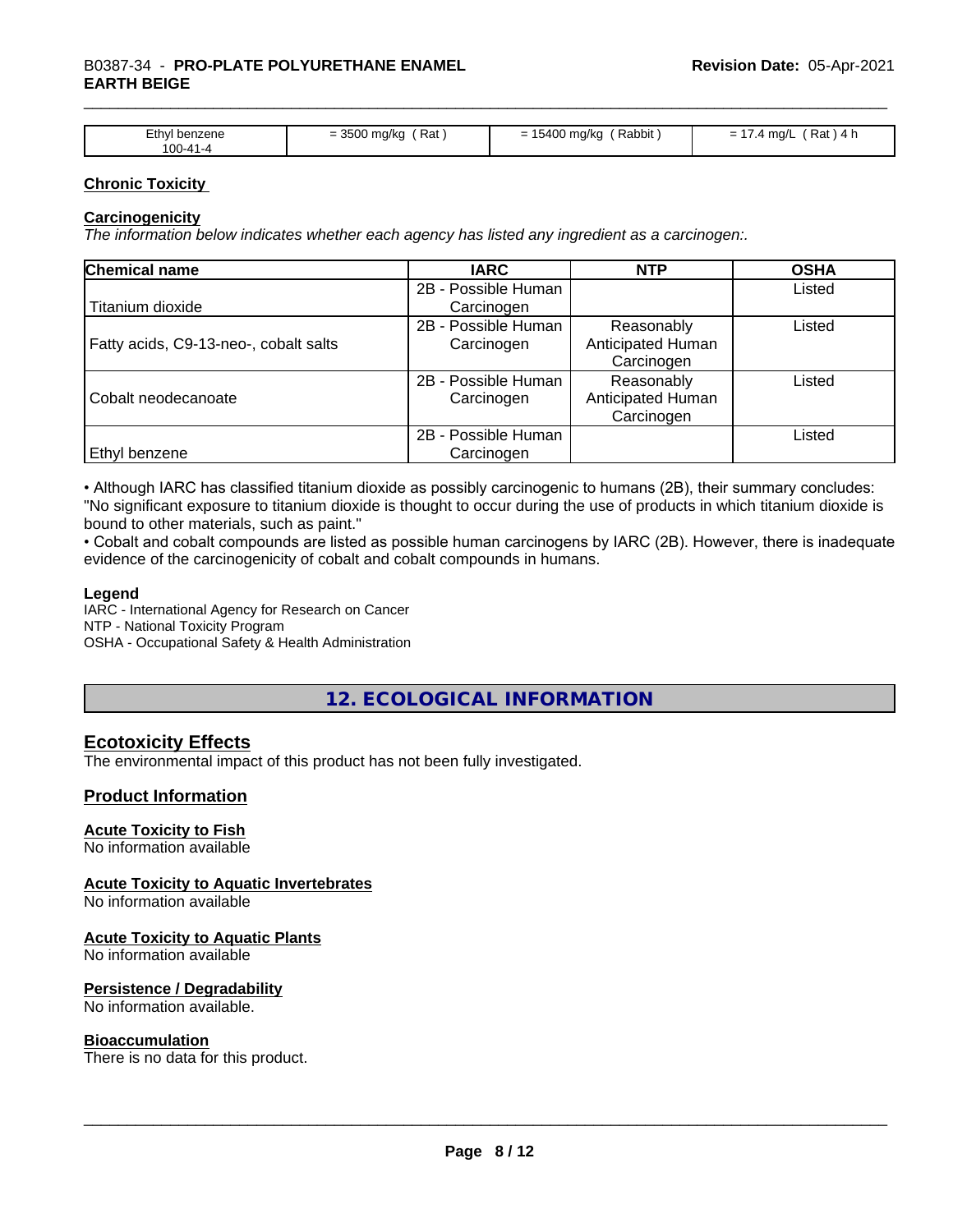#### **Mobility in Environmental Media**

No information available.

#### **Ozone**

No information available

#### **Component Information**

#### **Acute Toxicity to Fish**

Titanium dioxide  $LC50:$  > 1000 mg/L (Fathead Minnow - 96 hr.) Methyl ethyl ketoxime LC50: 48 mg/L (Bluegill sunfish - 96 hr.) Ethyl benzene LC50: 12.1 mg/L (Fathead Minnow - 96 hr.)

#### **Acute Toxicity to Aquatic Invertebrates**

Methyl ethyl ketoxime EC50: 750 mg/L (Daphnia magna - 48 hr.) Ethyl benzene EC50: 1.8 mg/L (Daphnia magna - 48 hr.)

#### **Acute Toxicity to Aquatic Plants**

Ethyl benzene EC50: 4.6 mg/L (Green algae (Scenedesmus subspicatus), 72 hrs.)

#### **13. DISPOSAL CONSIDERATIONS**

| <b>Waste Disposal Method</b>   | Dispose of in accordance with federal, state, and local regulations. Local<br>requirements may vary, consult your sanitation department or state-designated<br>environmental protection agency for more disposal options. |
|--------------------------------|---------------------------------------------------------------------------------------------------------------------------------------------------------------------------------------------------------------------------|
| <b>Empty Container Warning</b> | Emptied containers may retain product residue. Follow label warnings even after<br>container is emptied. Residual vapors may explode on ignition.                                                                         |

**14. TRANSPORT INFORMATION**

**DOT**

| <b>Proper Shipping Name</b> | <b>PAINT</b>          |
|-----------------------------|-----------------------|
| <b>Hazard class</b>         |                       |
| UN-No.                      | UN1263                |
| <b>Packing Group</b>        | Ш                     |
| <b>Description</b>          | UN1263. PAINT, 3. III |

In the US this material may be reclassified as a Combustible Liquid and is not regulated in containers of less than 119 gallons (450 liters) via surface transportation (refer to 49CFR173.120(b)(2) for further information).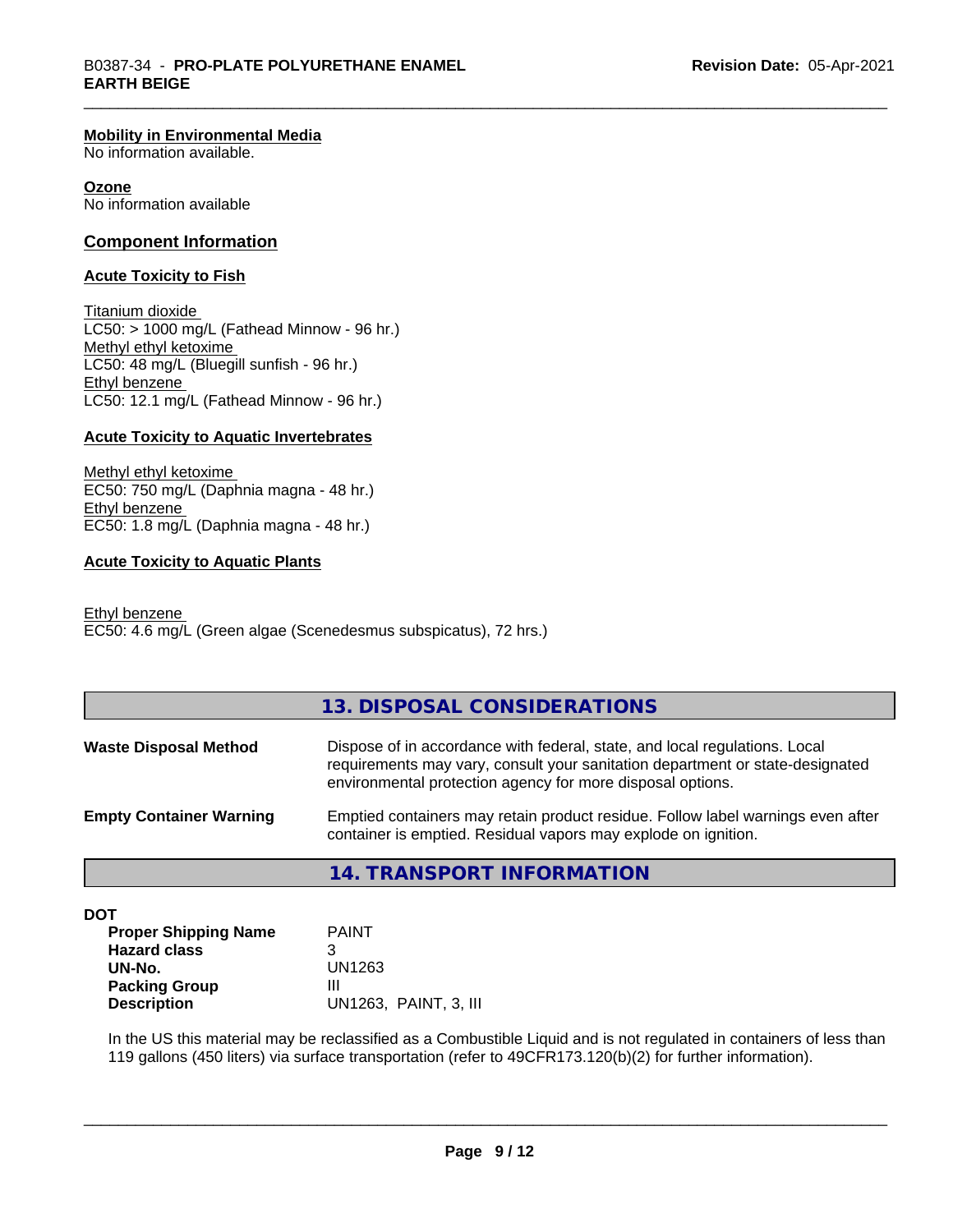| <b>ICAO/IATA</b> | Contact the preparer for further information. |  |
|------------------|-----------------------------------------------|--|
| IMDG / IMO       | Contact the preparer for further information. |  |
|                  | 15. REGULATORY INFORMATION                    |  |

#### **International Inventories**

| <b>TSCA: United States</b> | Yes - All components are listed or exempt. |
|----------------------------|--------------------------------------------|
| <b>DSL: Canada</b>         | Yes - All components are listed or exempt. |

#### **Federal Regulations**

#### **SARA 311/312 hazardous categorization**

| Acute health hazard               | Yes |
|-----------------------------------|-----|
| Chronic Health Hazard             | Yes |
| Fire hazard                       | Yes |
| Sudden release of pressure hazard | Nο  |
| Reactive Hazard                   | N٥  |

#### **SARA 313**

Section 313 of Title III of the Superfund Amendments and Reauthorization Act of 1986 (SARA). This product contains a chemical or chemicals which are subject to the reporting requirements of the Act and Title 40 of the Code of Federal Regulations, Part 372:

| Chemical name | CAS No.  | Weiaht-% | <b>CERCLA/SARA 313</b>     |
|---------------|----------|----------|----------------------------|
|               |          |          | (de minimis concentration) |
| Ethyl benzene | 100-41-4 | 0.5 - ،  |                            |

#### **Clean Air Act,Section 112 Hazardous Air Pollutants (HAPs) (see 40 CFR 61)** This product contains the following HAPs:

| Chemical name                         | CAS No.        | Weight-%    | <b>Hazardous Air Pollutant</b> |
|---------------------------------------|----------------|-------------|--------------------------------|
|                                       |                |             | (HAP)                          |
| Fatty acids, C9-13-neo-, cobalt salts | 68955-83-9     | $0.1 - 0.5$ | Listed                         |
| Cobalt neodecanoate                   | 27253-31-2     | $0.1 - 0.5$ | Listed                         |
| Ethyl benzene                         | $100 - 41 - 4$ | $0.1 - 0.5$ | Listed                         |

#### **US State Regulations**

#### **California Proposition 65**

**A WARNING:** Cancer and Reproductive Harm– www.P65warnings.ca.gov

#### **State Right-to-Know**

| Chemical<br>name | $\overline{\phantom{a}}$<br>Mas<br>---34611436113 | Jersev<br><b>New</b><br>œ | .<br>янк |
|------------------|---------------------------------------------------|---------------------------|----------|
| _imestone        |                                                   |                           |          |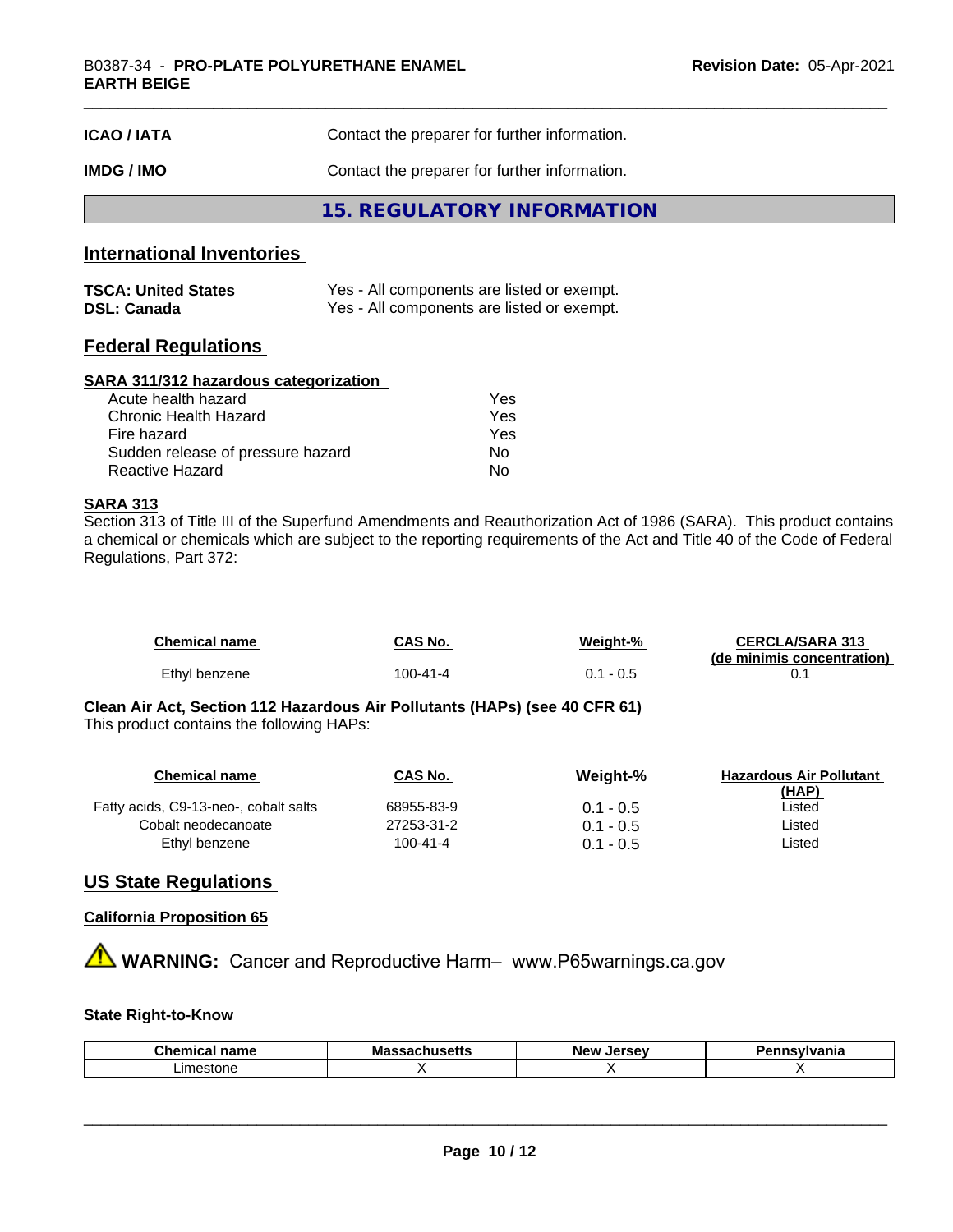## \_\_\_\_\_\_\_\_\_\_\_\_\_\_\_\_\_\_\_\_\_\_\_\_\_\_\_\_\_\_\_\_\_\_\_\_\_\_\_\_\_\_\_\_\_\_\_\_\_\_\_\_\_\_\_\_\_\_\_\_\_\_\_\_\_\_\_\_\_\_\_\_\_\_\_\_\_\_\_\_\_\_\_\_\_\_\_\_\_\_\_\_\_ B0387-34 - **PRO-PLATE POLYURETHANE ENAMEL EARTH BEIGE**

| Titanium dioxide                      |  |  |
|---------------------------------------|--|--|
| Stoddard solvent                      |  |  |
| Fatty acids, C9-13-neo-, cobalt salts |  |  |
| Cobalt neodecanoate                   |  |  |

#### **Legend**

X - Listed

## **16. OTHER INFORMATION**

| HMIS - | Health: $1^*$ | <b>Flammability: 2</b> |
|--------|---------------|------------------------|
|        |               |                        |

**HMIS** - **Health:** 1\* **Flammability:** 2 **Reactivity:** 0 **PPE:** -

#### **HMIS Legend**

- 0 Minimal Hazard
- 1 Slight Hazard
- 2 Moderate Hazard
- 3 Serious Hazard
- 4 Severe Hazard
- \* Chronic Hazard

*Note: The PPE rating has intentionally been left blank. Choose appropriate PPE that will protect employees from the hazards the material will present under the actual normal conditions of use.* X - Consult your supervisor or S.O.P. for "Special" handling instructions.

*Caution: HMISÒ ratings are based on a 0-4 rating scale, with 0 representing minimal hazards or risks, and 4 representing significant hazards or risks. Although HMISÒ ratings are not required on MSDSs under 29 CFR 1910.1200, the preparer, has chosen to provide them. HMISÒ ratings are to be used only in conjunction with a fully implemented HMISÒ program by workers who have received appropriate HMISÒ training. HMISÒ is a registered trade and service mark of the NPCA. HMISÒ materials may be purchased exclusively from J. J. Keller (800) 327-6868.*

 **WARNING!** If you scrape, sand, or remove old paint, you may release lead dust. LEAD IS TOXIC. EXPOSURE TO LEAD DUST CAN CAUSE SERIOUS ILLNESS, SUCH AS BRAIN DAMAGE, ESPECIALLY IN CHILDREN. PREGNANT WOMEN SHOULD ALSO AVOID EXPOSURE. Wear a NIOSH approved respirator to control lead exposure. Clean up carefully with a HEPA vacuum and a wet mop. Before you start, find out how to protect yourself and your family by contacting the National Lead Information Hotline at 1-800-424-LEAD or log on to www.epa.gov/lead.

| <b>Prepared By</b>      | <b>Product Stewardship Department</b><br>Benjamin Moore & Co.<br>101 Paragon Drive<br>Montvale, NJ 07645<br>800-225-5554 |
|-------------------------|--------------------------------------------------------------------------------------------------------------------------|
| <b>Revision Date:</b>   | 05-Apr-2021                                                                                                              |
| <b>Revision Summary</b> | Not available                                                                                                            |

Disclaimer

The information contained herein is presented in good faith and believed to be accurate as of the effective date shown above. This information is furnished without warranty of any kind. Employers should use this information only as a **supplement to other information gathered by them and must make independent determination of suitability and** completeness of information from all sources to assure proper use of these materials and the safety and health of employees. Any use of this data and information must be determined by the user to be in accordance with applicable **federal, provincial, and local laws and regulations.**